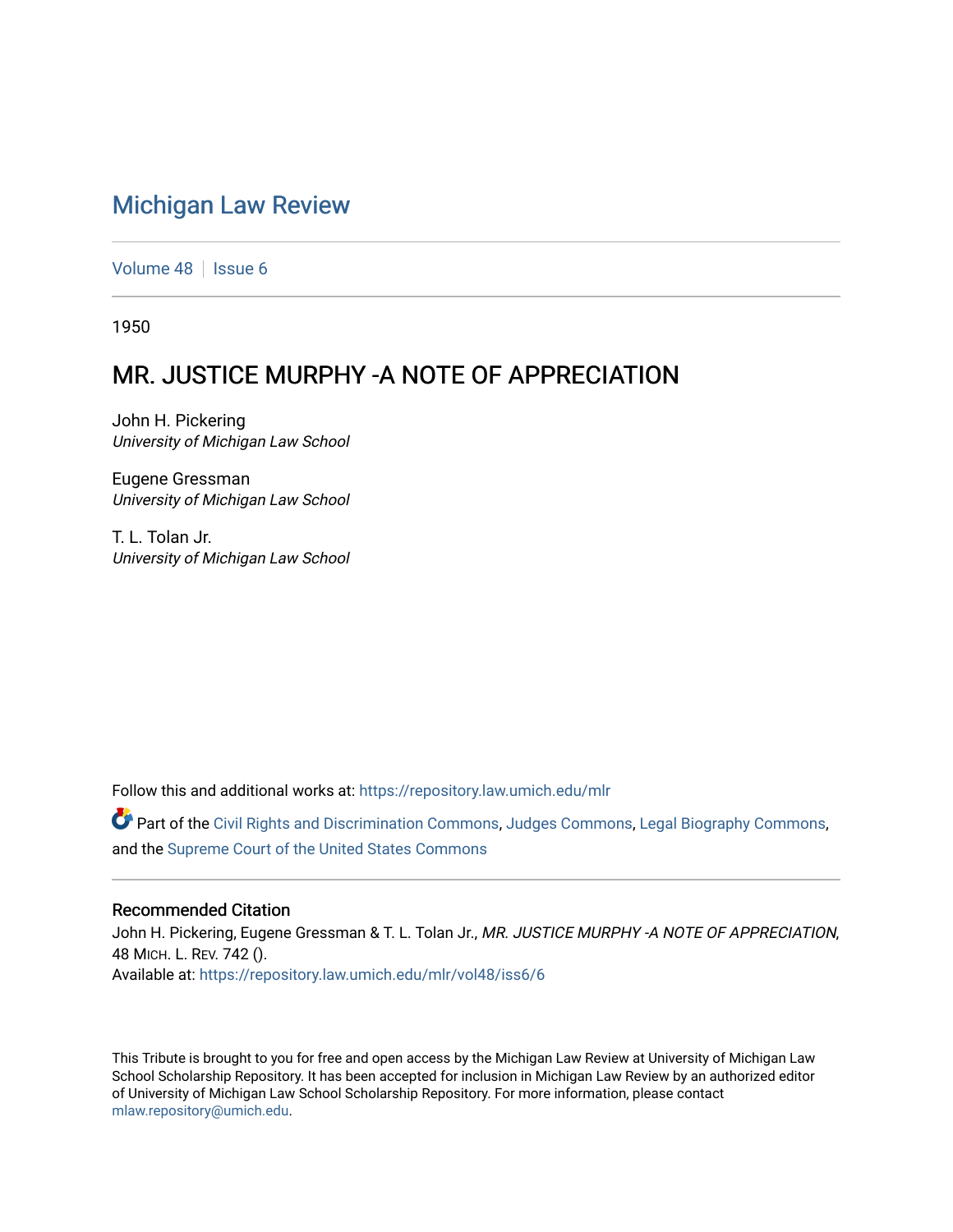## $MR.$  JUSTICE MURPHY  $-$  A NOTE OF APPRECIATION

JUSTICE MURPHY would have observed his tenth anniversary<br>on the Supreme Court on February 5, 1950. Just as some of us<br>who were privileged to serve as his law clerks were beginning to<br>think of plans to honor him on that occ USTICE MURPHY would have observed his tenth anniversary on the Supreme Court on February 5, 1950. Just as some of us who were privileged to serve as his law clerks were beginning to came to stun us. So instead we pay homage to his memory by relating some of the manifold aspects of the character of this most noble man.

The old aphorism that no man can be a hero to his valet has some application to the relationship of law clerk and justice. The last thing Justice Murphy would have wanted was to be a hero to us, for he rejected all pretense and humbug. Instead, by his kindness, simplicity and integrity he secured our respect, friendship and admiration, which he prized. None of us can ever expect a more patient, understanding and stimulating mentor. Formality did not appeal to him. His attitude was that we were to help him in whatever way we could to discharge his judicial duties, just as the junior in any law office does whatever detail work the senior thinks should be done. And, in the best tradition of the profession, he was interested in us, not alone for the service we could be to him, but for the guidance and inspiration he could give to us. No matter how pressed he was, he would always take time to test his ideas on us and to give us the benefit of his broad experience.

The Justice, much as he respected profound legal scholarship, did not claim it for himself. He was intensely proud of his great practical experience in judicial and governmental administration extending over a career of public service, encompassing steadily increasing responsibilities, which few men have equalled. He sincerely believed that his experience, preceded as it was by a solid legal education in this country and abroad, was as dependable a basis for judicial decision as a life devoted to scholarly research in the law. He delighted in testing theory against practicality and none of us will forget the experience of formulating a theoretical argument only to have it shaken, if not demolished, by an anecdote based on his experience.

But he was not content to rest on experience alone. He read both voraciously and selectively in the fields of law, philosophy and religion, with delightful excursions into the realms of nature study. He read as if to catch up for the decade from 1930 to 1940 when the press of his administrative duties, first as Mayor of Detroit, then Governor General and High Commissioner of the Philippines, Governor of Michigan and Attorney General of the United States, left him little time for reading and reflection. One result was that his respect for precedent was tempered by a healthy ability to reconsider earlier decisions in the light of modern economic and social thought. Moreover, in cases in which he wrote opinions he was not satisfied to rest with the briefs and arguments of counsel, adequate though they might seem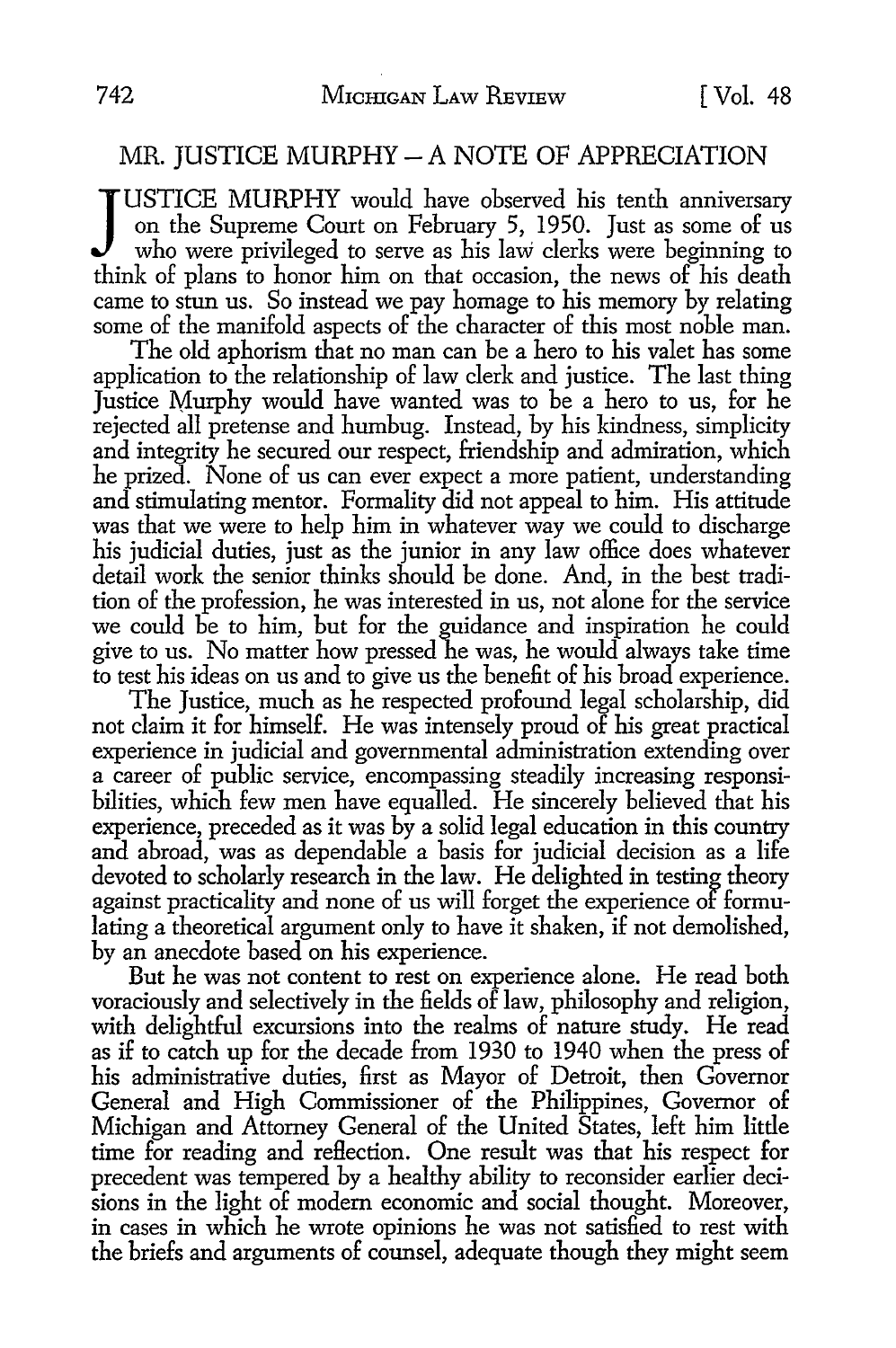on first examination. His law clerks were thus often put to looking up the law on one point or another which he believed to be inadequately covered or to be relevant and not covered at all.

Justice Murphy, of course, had his particular interests among the host of problems corning before the Supreme Court, as justices always have and always will. His particular interests were in the fields of civil rights and labor law, as is well known, and in the field of federal-state economic relationships, as is perhaps less widely appreciated. He also enjoyed problems of constitutional and administrative law. But while he conscientiously participated in the other business of the Court, it would be idle to suppose that he had the same intense interest in the technical problems involved in construing some obscure provision of the tax or bankruptcy laws that he did, for example, in cases calling for the resolution under the Constitution of some of the competing demands of our complex modem society. Yet he was a judicial statesman in the finest sense of that term, ever sensitive of the position of the Supreme Court in the American scheme of government and ever desirous of utilizing to the fullest the Court's recognized power to effectuate equal justice under the law.

He had firm ideas about judicial writing. He believed in simplicity, rejecting both the strained allusion and the cliche. There was a constant insistence upon readability and clarity, for he saw no reason why an opinion could not be literate and understandable to anyone who might read it. He had some of the Brandeis passion for the repeated rewriting of sentences and paragraphs so that they would convey the precise meaning and ring he desired. And wherever possible he would begin an opinion by stating in the first sentence, or at least in the first paragraph, the broad issue at stake. Brevity was also a passion with him, an ideal that could not always be fulfilled where the pertinent facts were many and the issues complicated. He held in great esteem some of the short but matchless gems by Justice Holmes and it was a source of satisfaction to him when he could emulate the great master by confining an opinion to three or four pages.

In his personal relationships the Justice was both the subject and the object of genuine affection. He was warm to all who met him; to those he knew more intimately his consideration and devotion were boundless. It was characteristic of him to exhibit a most friendly interest in the family and personal affairs of his associates and he was a willing and able counselor whenever the need arose. His hands were indeed filled with acts of kindness. He had, moreover, the remarkable ability to earn and enjoy the friendship of innumerable people with startlingly different backgrounds, intellects and political philosophies. His firm convictions were often at war with those held by some of his friends, but that fact never dimmed the intensity or sincerity of the relationships. Early in life he had acquired the capacity to respect